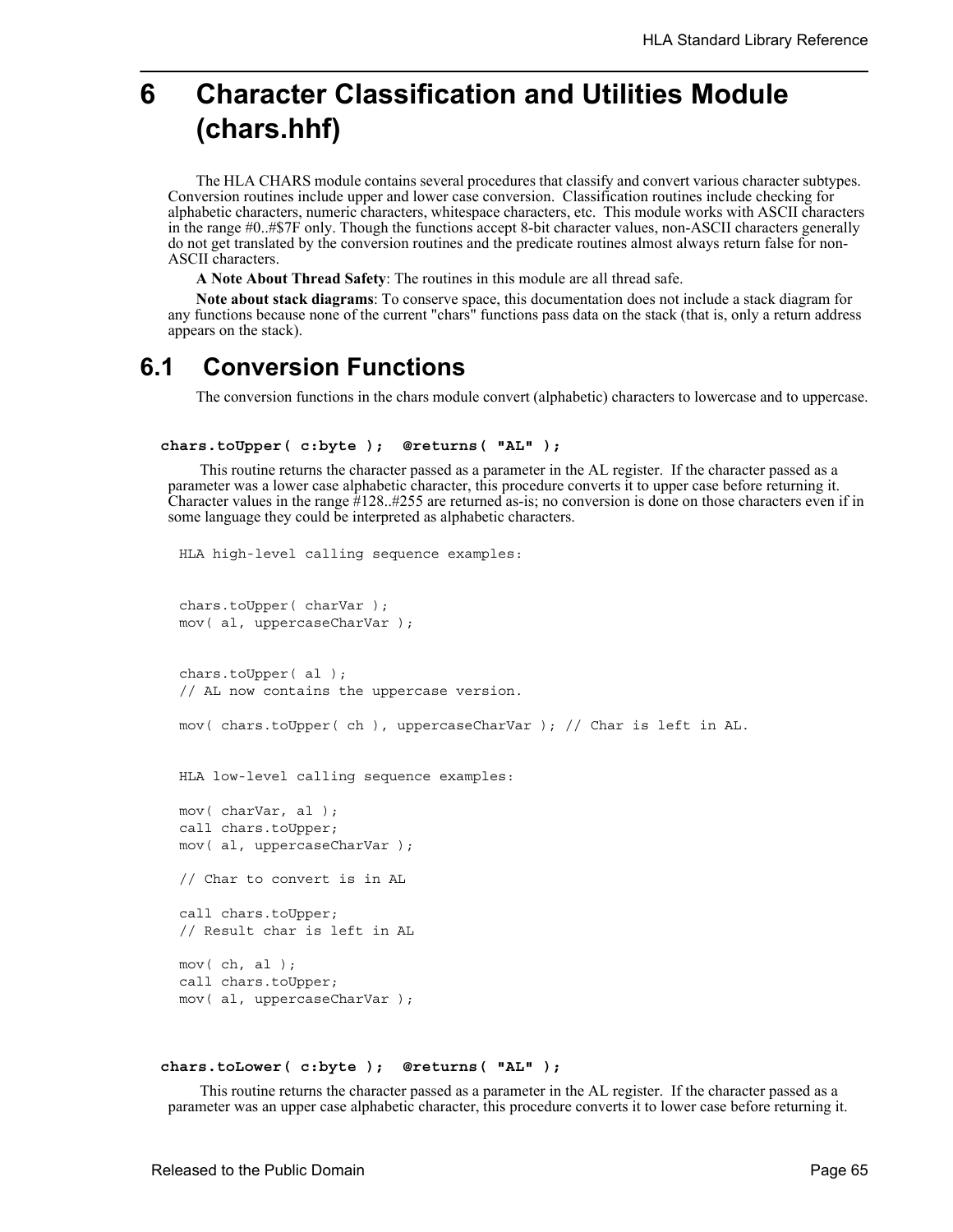Character values in the range #128..#255 are returned as-is; no conversion is done on those characters even if in some language they could be interpreted as alphabetic characters.

```
HLA high-level calling sequence examples:
chars.toLower( charVar );
mov( al, lowercaseCharVar );
chars.toLower( al );
// AL now contains the lowercase version.
mov( chars.toLower( ch ), lowercaseCharVar ); // Char is left in AL.
HLA low-level calling sequence examples:
mov( charVar, al );
call chars.toLower;
mov( al, lowercaseCharVar );
// Char to convert is in AL
call chars.toLower;
// Result char is left in AL
mov( ch, al );
call chars.toLower;
mov( al, lowercaseCharVar );
```
## **6.2 Predicates (Tests)**

The following functions test characters in the seven-bit ASCII character set. These functions produce undefined results for other character sets. Note: Although the "returns" value for each of these functions is "AL", in reality these functions all return the Boolean result zero-extended to 32 bits in EAX.

```
 chars.isAlpha( c:byte ); @returns( "AL" );
```
This routine returns true in the AL register if the parameter is an alphabetic character.

```
HLA high-level calling sequence examples:
```

```
chars.isAlpha( charVar );
mov( al, booleanVar );
chars.isAlpha( al );
// AL now contains the Boolean result.
mov( chars.isAlpha( ch ), booleanVar ); // Result is left in AL.
HLA low-level calling sequence examples:
mov( charVar, al );
call chars.isAlpha;
mov( al, booleanVar );
```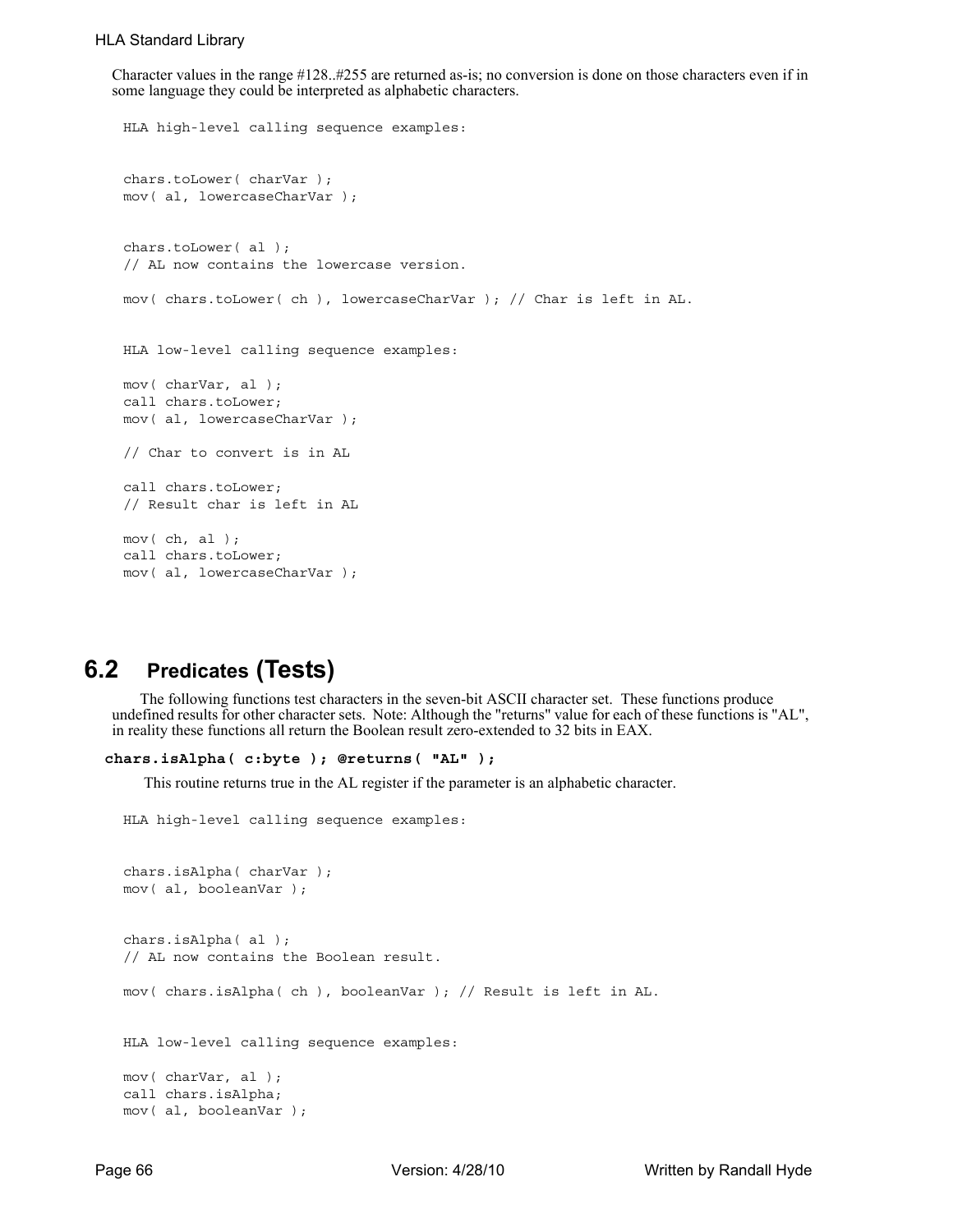```
// Char to convert is in AL
call chars.isAlpha;
// Result boolean is left in AL
mov( ch, al );
call chars.isAlpha;
mov( al, booleanVar );
```

```
 chars.isUpper( c:byte ); @returns( "AL" );
```
This routine returns true in the AL register if the parameter is an upper case alphabetic character.

```
HLA high-level calling sequence examples:
chars.isUpper( charVar );
mov( al, booleanVar );
chars.isUpper( al );
// AL now contains the Boolean result.
mov( chars.isUpper( ch ), booleanVar ); // Result is left in AL.
HLA low-level calling sequence examples:
mov( charVar, al );
call chars.isUpper;
mov( al, booleanVar );
// Char to convert is in AL
call chars.isUpper;
// Result boolean is left in AL
mov( ch, al );
call chars.isUpper;
mov( al, booleanVar );
```
#### **chars.isLower( c:byte ); @returns( "AL" );**

This routine returns true in the AL register if the parameter is a lower case alphabetic character.

```
HLA high-level calling sequence examples:
chars.isLower( charVar );
mov( al, booleanVar );
chars.isLower( al );
// AL now contains the Boolean result.
mov( chars.isLower( ch ), booleanVar ); // Result is left in AL.
```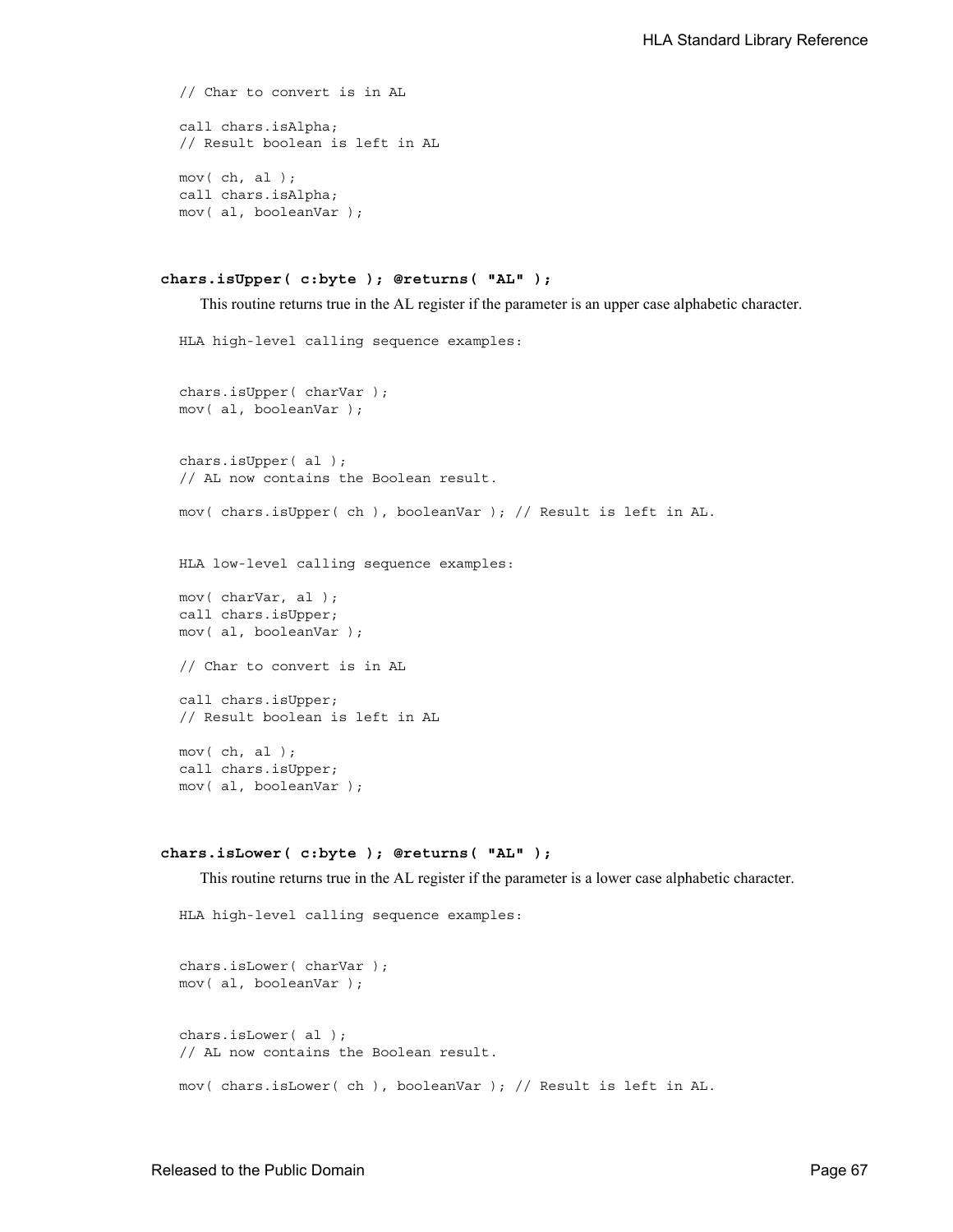```
HLA low-level calling sequence examples:
mov( charVar, al );
call chars.isLower;
mov( al, booleanVar );
// Char to convert is in AL
call chars.isLower;
// Result boolean is left in AL
mov( ch, al );
call chars.isLower;
mov( al, booleanVar );
```
#### **chars.isAlphaNum( c:byte ); @returns( "AL" );**

This routine returns true in the AL register if the parameter is an alphanumeric character.

```
HLA high-level calling sequence examples:
```

```
chars.isAlphaNum( charVar );
mov( al, booleanVar );
chars.isAlphaNum( al );
// AL now contains the Boolean result.
mov( chars.isAlphaNum( ch ), booleanVar ); // Result is left in AL.
HLA low-level calling sequence examples:
mov( charVar, al );
call chars.isAlphaNum;
mov( al, booleanVar );
// Char to convert is in AL
call chars.isAlphaNum;
// Result boolean is left in AL
mov( ch, al );
call chars.isAlphaNum;
mov( al, booleanVar );
```
#### **chars.isDigit( c:byte ); @returns( "AL" );**

This routine returns true in the AL register if the parameter is a decimal digit character.

```
HLA high-level calling sequence examples:
```

```
chars.isDigit( charVar );
mov( al, booleanVar );
```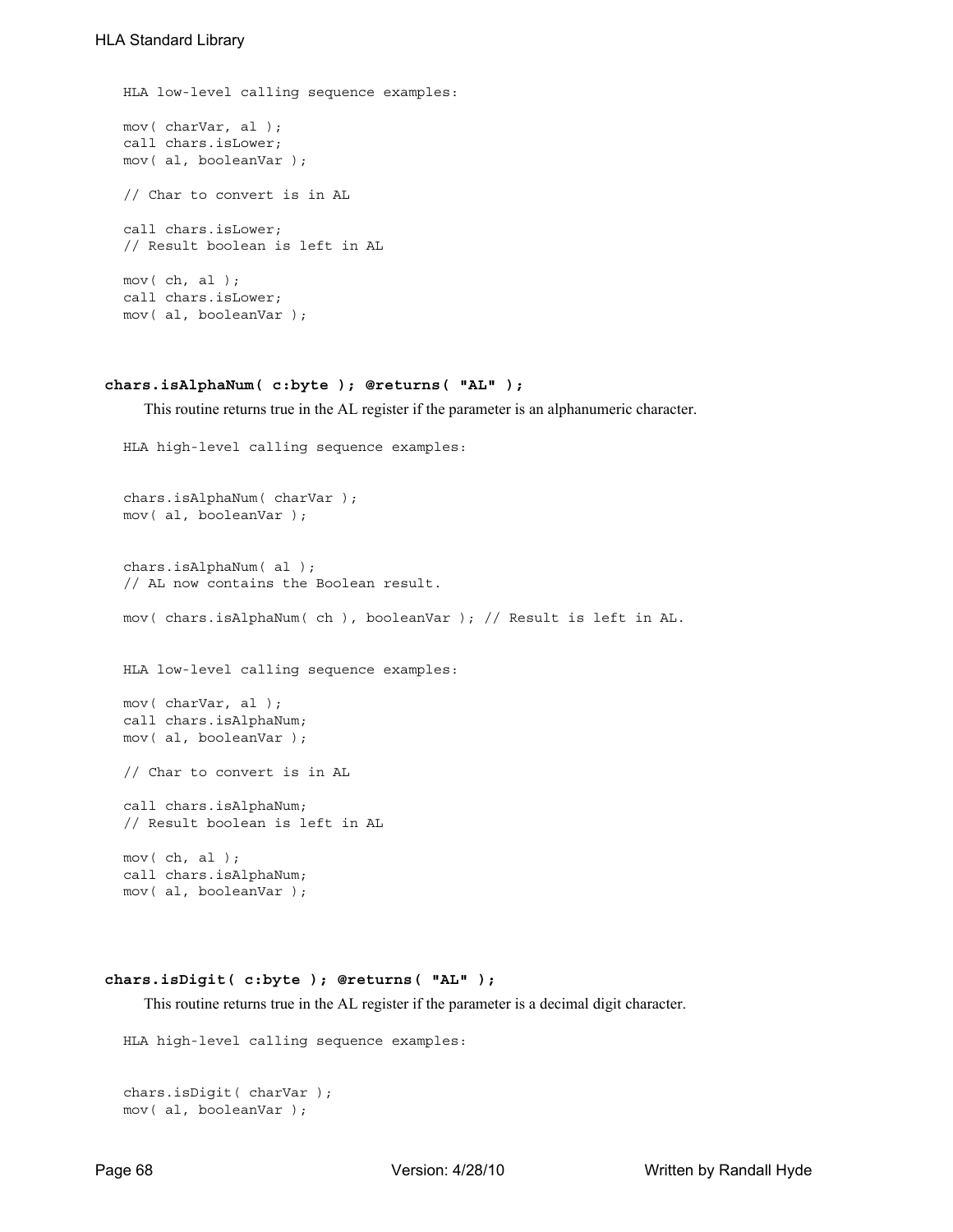```
chars.isDigit( al );
// AL now contains the Boolean result.
mov( chars.isDigit( ch ), booleanVar ); // Result is left in AL.
HLA low-level calling sequence examples:
mov( charVar, al );
call chars.isDigit;
mov( al, booleanVar );
// Char to convert is in AL
call chars.isDigit;
// Result boolean is left in AL
mov( ch, al );
call chars.isDigit;
mov( al, booleanVar );
```

```
 chars.isXDigit( c:byte ); @returns( "AL" );
```
This routine returns true in the AL register if the parameter is a hexadecimal digit character.

```
HLA high-level calling sequence examples:
chars.isXDigit( charVar );
mov( al, booleanVar );
chars.isXDigit( al );
// AL now contains the Boolean result.
mov( chars.isXDigit( ch ), booleanVar ); // Result is left in AL.
HLA low-level calling sequence examples:
mov( charVar, al );
call chars.isXDigit;
mov( al, booleanVar );
// Char to convert is in AL
call chars.isXDigit;
// Result boolean is left in AL
mov( ch, al );
call chars.isXDigit;
mov( al, booleanVar );
```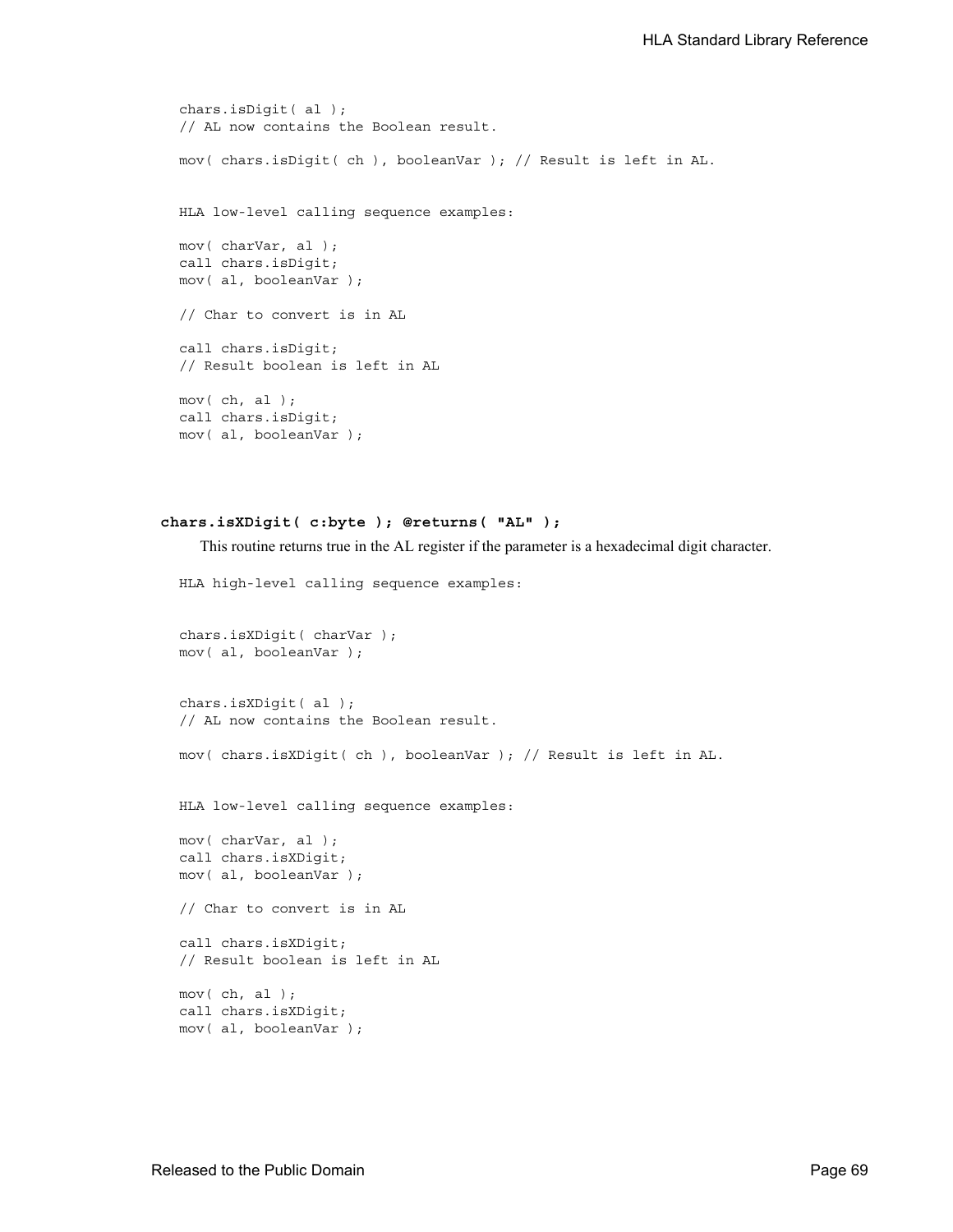#### HLA Standard Library

#### **chars.isGraphic( c:byte ); @returns( "AL" );**

 This routine returns true in the AL register if the parameter is a printable character or a space (this excludes control characters; also, this function only applies to ASCII characters).

```
HLA high-level calling sequence examples:
chars.isGraphic( charVar );
mov( al, booleanVar );
chars.isGraphic( al );
// AL now contains the Boolean result.
mov( chars.isGraphic( ch ), booleanVar ); // Result is left in AL.
HLA low-level calling sequence examples:
mov( charVar, al );
call chars.isGraphic;
mov( al, booleanVar );
// Char to convert is in AL
call chars.isGraphic;
// Result boolean is left in AL
mov( ch, al );
call chars.isGraphic;
mov( al, booleanVar );
```
#### **chars.isSpace( c:byte ); @returns( "AL" );**

 This routine returns true in the AL register if the parameter is a white space character. A white space character is a space, carriage return, linefeed, or tab character.

```
HLA high-level calling sequence examples:
chars.isSpace( charVar );
mov( al, booleanVar );
chars.isSpace( al );
// AL now contains the Boolean result.
mov( chars.isSpace( ch ), booleanVar ); // Result is left in AL.
HLA low-level calling sequence examples:
mov( charVar, al );
call chars.isSpace;
mov( al, booleanVar );
// Char to convert is in AL
```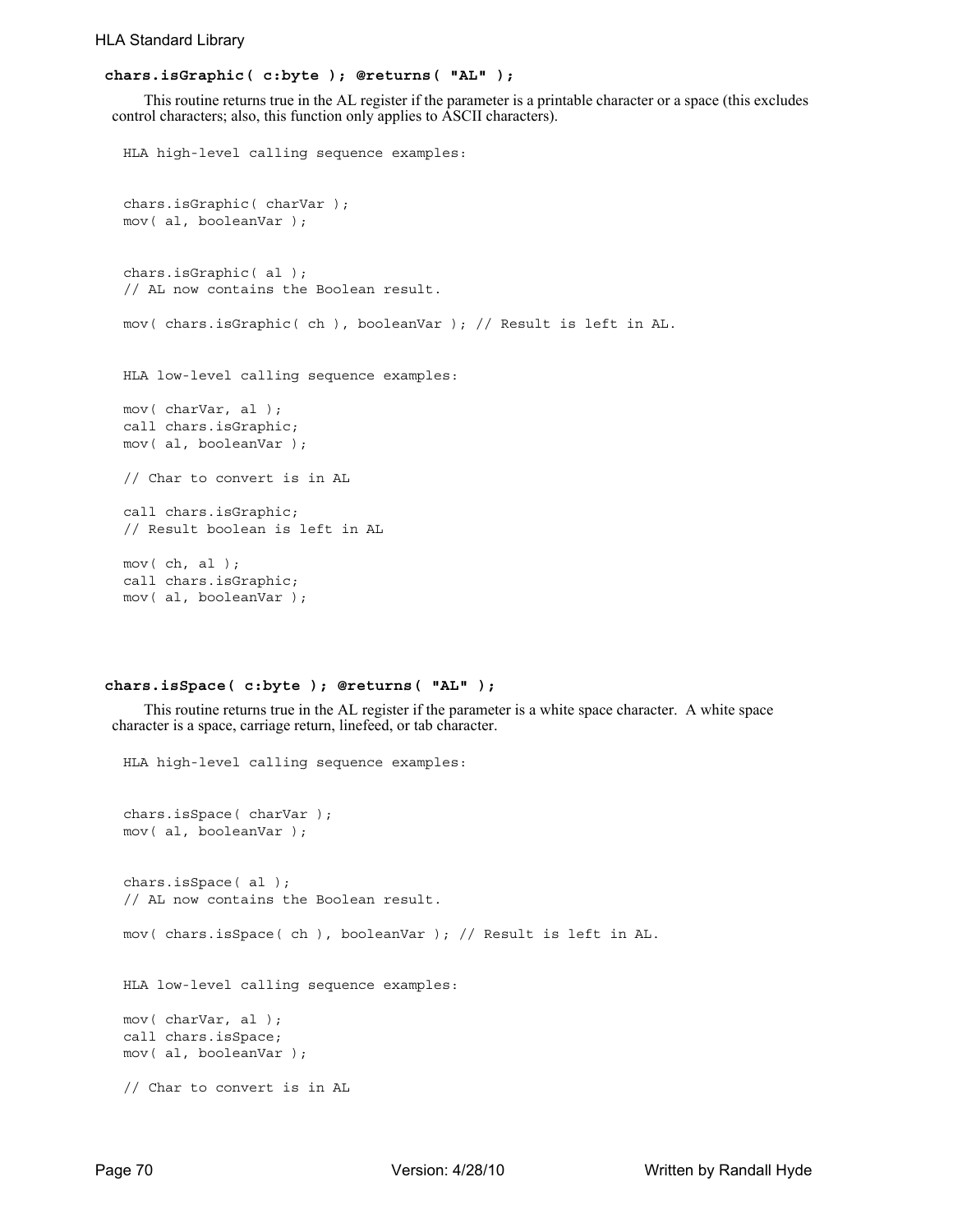```
call chars.isSpace;
// Result boolean is left in AL
mov( ch, al );
call chars.isSpace;
mov( al, booleanVar );
```

```
 chars.isASCII( c:byte ); @returns( "AL" );
```
This routine returns true in AL if the parameter byte is an ASCII character (value in the range \$0..\$7F).

```
HLA high-level calling sequence examples:
chars.isASCII( charVar );
mov( al, booleanVar );
chars.isASCII( al );
// AL now contains the Boolean result.
mov( chars.isASCII( ch ), booleanVar ); // Result is left in AL.
HLA low-level calling sequence examples:
mov( charVar, al );
call chars.isASCII;
mov( al, booleanVar );
// Char to convert is in AL
call chars.isASCII;
// Result boolean is left in AL
mov( ch, al );
call chars.isASCII;
mov( al, booleanVar );
```
#### **chars.isCtrl( c:byte ); @returns( "AL" );**

This function returns true in AL if the parameter is a control character (\$0..\$1F or \$7F).

```
HLA high-level calling sequence examples:
chars.isCtrl( charVar );
mov( al, booleanVar );
chars.isCtrl( al );
// AL now contains the Boolean result.
mov( chars.isCtrl( ch ), booleanVar ); // Result is left in AL.
```